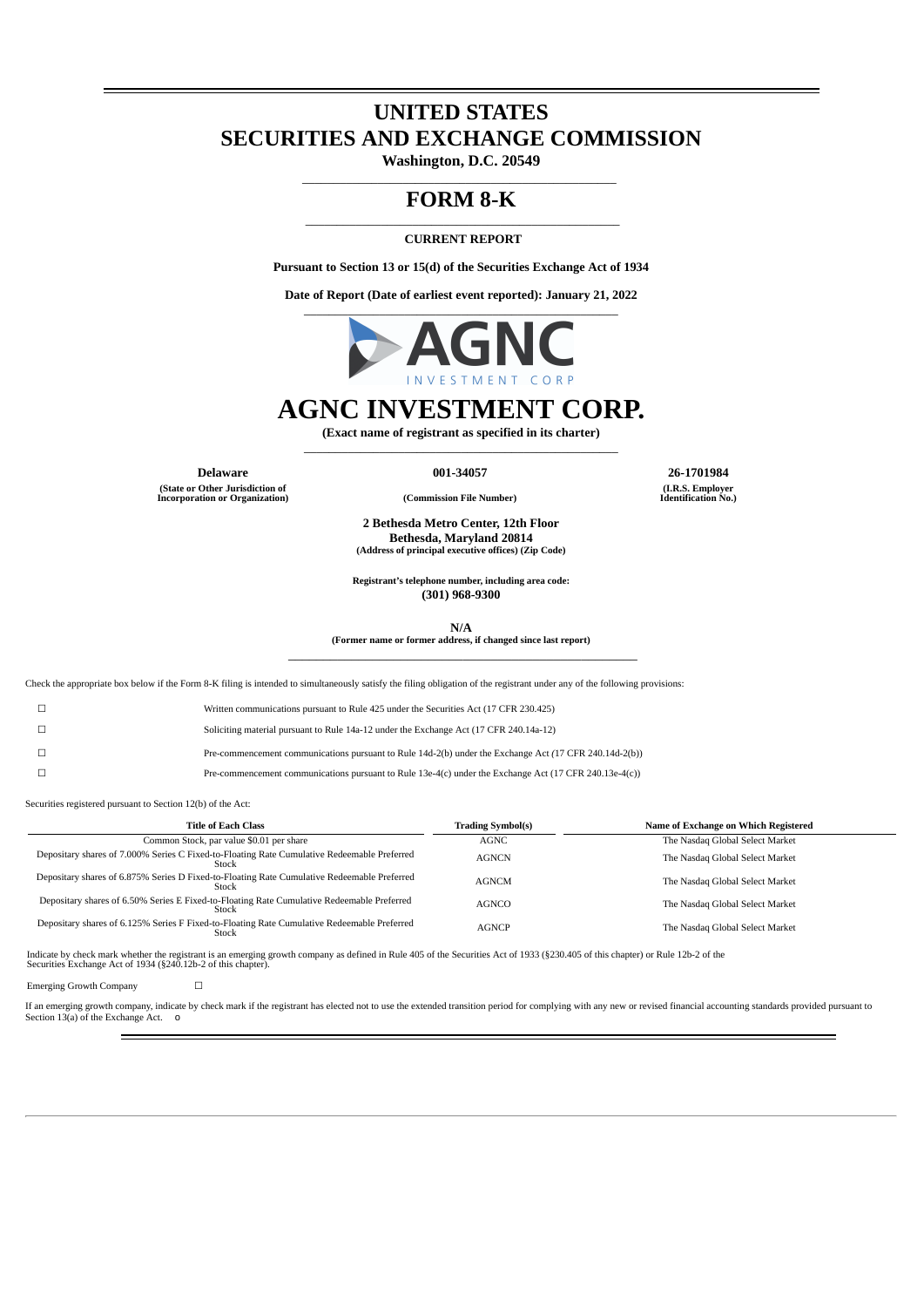#### Item 5.02. Departure of Directors or Certain Executive Officers: Election of Directors: Appointment of Certain Officers: **Compensatory Arrangements with Certain Officers.**

#### *Amendments to Employment Agreements*

On January 21, 2022, AGNC Mortgage Management, LLC amended the employment agreements with Bernice Bell, Executive Vice President and Chief Financial Officer and Kenneth Pollack, Executive Vice President, General Counsel, Chief Compliance Officer and Secretary. The amendments reflect their respective promotions to the office of Executive Vice President and adjust their compensation, effective for 2022, as follows:

- Ms. Bell's target annual bonus has been increased from 200% of her annual base salary to 250% of her annual base salary, and her target long-term incentive award opportunity has been increased from 220% of her annual base salary to 250% of her annual base salary. In addition, the percentage of her long-term incentive award allocated to performance-based awards increased from 50% to 67% while the allocation to time-based awards has decreased from 50% to 33%.
- Mr. Pollack's target annual bonus has been increased from 170% of his annual base salary to 200% of his annual base salary, and his target long-term incentive award opportunity has been increased from 190% of his annual base salary to 200% of his annual base salary. In addition, the percentage of his long-term incentive award allocated to performance-based awards increased from 50% to 67% while the allocation to time-based awards decreased from 50% to 33%.

#### (d) Exhibits.

| <b>Exhibit No.</b> | <b>Description</b>                                                                                                                            |
|--------------------|-----------------------------------------------------------------------------------------------------------------------------------------------|
| 10.1               | First Amendment to Amended and Restated Employment Agreement dated January 21, 2022 between AGNC Mortgage<br>Management, LLC and Ms. Bell.    |
| 10.2               | First Amendment to Amended and Restated Employment Agreement dated January 21, 2022 between AGNC Mortgage<br>Management, LLC and Mr. Pollack. |
| 104                | Cover Page Interactive Data File (embedded within the Inline XBRL document)                                                                   |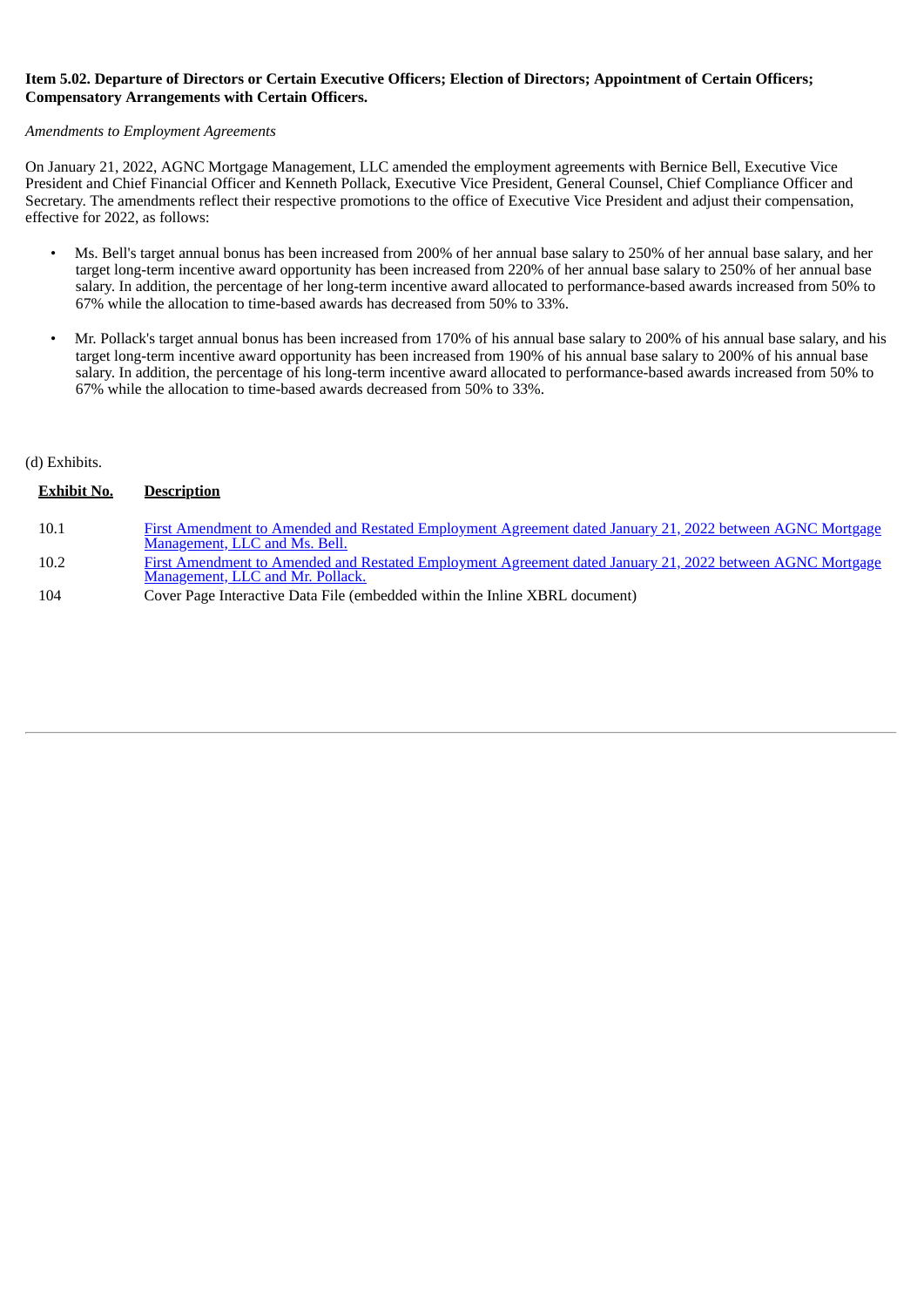#### **SIGNATURE**

Pursuant to the requirements of the Securities Exchange Act of 1934, the Registrant has duly caused this report to be signed on its behalf by the undersigned hereunto duly authorized.

# **AGNC INVESTMENT CORP.**

Dated: January 21, 2022 By: /s/ Kenneth L. Pollack

Kenneth L. Pollack Executive Vice President, Chief Compliance Officer, General Counsel and Secretary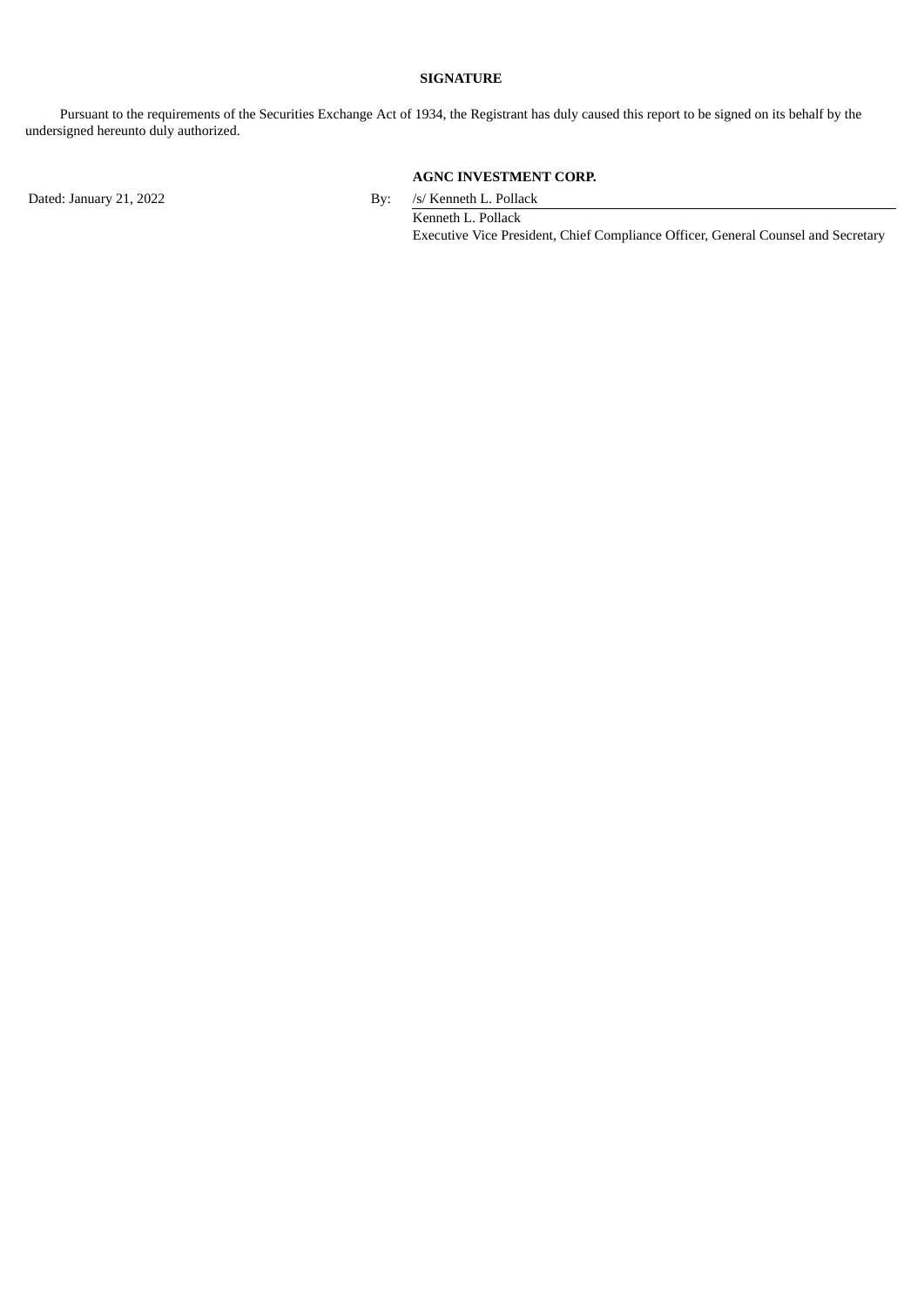#### **FIRST AMENDMENT TO EMPLOYMENT AGREEMENT**

<span id="page-3-0"></span>This First Amendment ("Amendment") to the Amended and Restated Employment Agreement dated January 22, 2021 (the "Agreement") between Bernice E. Bell (the "Executive") and AGNC Mortgage Management, LLC, a Delaware limited liability company (the "Company"), is entered into as of January 21, 2022 ("Effective Date").

### **W I T N E S S E T H:**

WHEREAS, the Company and the Executive are parties to the Agreement and wish to enter into this Amendment to revise certain terms and conditions of the Agreement on and after the Effective Date;

WHEREAS, it is in the interests of the Company that the Executive's services continue to be available to the Company; and

WHEREAS, it is a condition to the Executive's continued employment by the Company that the Executive execute and deliver this Amendment, and in order to induce the Executive to continue the Executive's employment, the Company has agreed to provide the Executive with the rights and benefits described more fully herein.

NOW, THEREFORE, in consideration of the mutual covenants, representations, warranties and agreements contained herein, and for other valuable consideration, the receipt and adequacy of which are hereby acknowledged, the parties hereto agree as follows:

1. Paragraphs 3(a) and 3(b) of the Agreement are amended and restated in their entirety to read as follows:

(a) During the Employment Period, the Executive shall serve as the Executive Vice President and Chief Financial Officer of the Company. As such, the Executive shall have the responsibilities and authorities customary for persons holding such positions and such other duties as may be reasonably designated to Executive by the Chief Executive Officer of the Company or an executive of comparable seniority as designated by the Company.

(b) During the Employment Period, the Executive shall (i) report directly to the Chief Executive Officer of the Company and (ii) observe and comply with all lawful policies, directions and instructions of the Chief Executive Officer of the Company or the Board that are consistent with this paragraph 3. At the Company's request and instruction, Executive shall, in lieu of reporting to the Chief Executive Officer, instead report to and receive instruction from an executive of the Company with comparable seniority.

2. Paragraph 4(b) of the Agreement is amended and restated in its entirety to read as follows:

(b) Annual Cash Bonus. With respect to each calendar year during the Employment Period, the Executive shall be eligible to earn an annual cash bonus. The actual annual bonus will be the product of the target value (the "Target Annual Bonus Amount") and a factor based on the level of achievement of specified performance measures and goals set by the Compensation Committee (with, subject to the Compensation Committee Charter, input from the Chief Executive Officer) for such calendar year (the "Annual Performance Goals"). The factor is expected to be above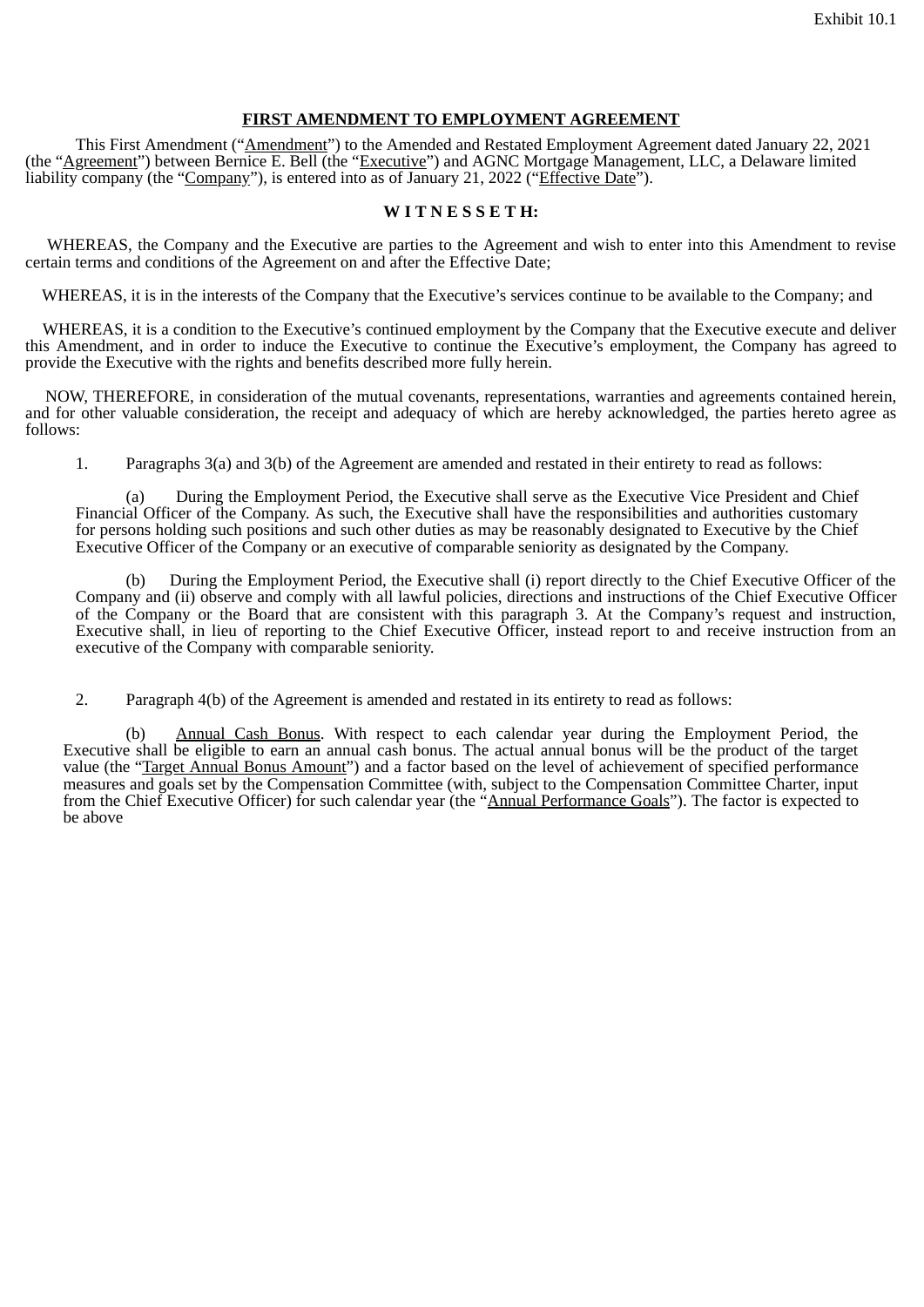1.0 for above plan performance and below 1.0 if performance is below expectations or corporate goals are not fully met. Performance below a defined threshold level may result in no bonus payment for such measure. For the calendar year 2022 bonus to be paid in 2023, and for each calendar year thereafter, the Target Annual Bonus Amount shall be no less than 250% of the Executive's Base Salary. The Compensation Committee (with, subject to the Compensation Committee Charter, input from the Chief Executive Officer), in its reasonable judgment and no later than ninety (90) days after the beginning of each calendar year, shall determine the weightings of each performance measure and the threshold, target and maximum for each performance goal, which in aggregate will comprise the "Corporate Scorecard" for that calendar year. Executive's Annual Performance Goals may be a combination of the "corporate scorecard" and individual contributions of the Executive, and, the weighting thereof, as well as performance versus this criteria, shall be determined by the Compensation Committee (with, subject to the Compensation Committee Charter, input from the Chief Executive Officer), in its reasonable judgment. To the extent that specified performance measures and goals apply to other executives of the Company, the threshold, target and maximum levels associated with such specified performance measures and goals will apply to the Executive in the same manner as they apply to such other executives. Subject to the provisions of paragraph 6, the Executive must be employed on the date on which the annual cash bonus is paid in order to receive payment of any such annual cash bonus pursuant to this subparagraph 4(b). Any annual cash bonus earned pursuant to this subparagraph 4(b) shall be paid to the Executive by March 15 of the calendar year following the calendar year to which such annual cash bonus relates.

3. Paragraph 4(c) of the Agreement is amended and restated in its entirety to read as follows:

Long-Term Incentive Awards. Beginning in the first quarter of calendar year 2022, and during the first quarter of each calendar year of the Employment Period thereafter, Executive shall be eligible to receive long-term incentive award(s), subject to approval by the Board, as part of the Company's long-term incentive program applicable to other executives (the "Target Annual LTIA"). Beginning in the calendar year 2022 and beyond, such grants shall have an aggregate target fair value equal to no less than 250% of Executive's Base Salary for the corresponding calendar year (initially set at \$1,250,000). Annual grants will be comprised of a combination of 67% "Performance-Based Awards" that shall vest based upon the achievement of certain specified performance metrics (as determined by the Compensation Committee in its reasonable judgment) (the "Performance-Based Metrics") measured over a multi-year performance period with the amount of shares and the associated performance targets specified at or before the grant date of the award, and 33% time-based awards that shall vest based on continued service over a multi-year period. If the Performance-Based Metrics are exceeded (as determined by the Compensation Committee in its reasonable judgment), the Executive may earn up to 200% of the target number of shares underlying the Performance-Based Award. Notwithstanding the foregoing, each Target Annual LTIA shall be subject to approval by the Board and to the terms and conditions of the Equity Plan and the applicable award agreement(s) to be entered into between AGNC and the Executive, which shall be consistent with the terms hereof.

4. Effect on Agreement. Other than as specifically amended herein, the Agreement shall remain in full force and effect.

2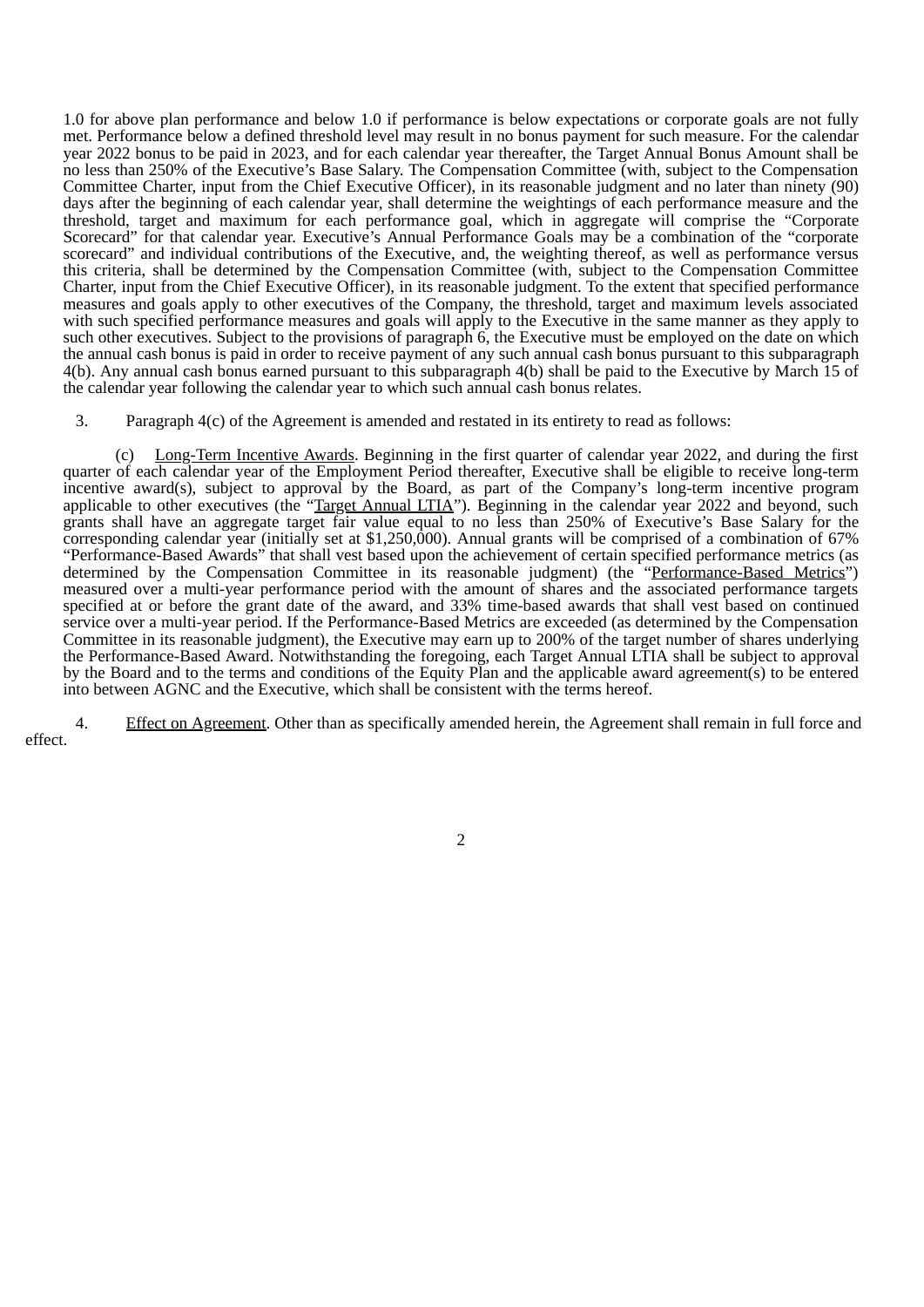5. Complete Agreement. This Amendment together with the Agreement embodies the complete agreement and understanding between the parties with respect to the subject matter hereof.

6. Counterparts. This Amendment may be executed in one or more counterparts (including electronically transmitted counterparts), each of which shall be deemed to be an original, but all of which together will constitute one and the same instrument.

7. Choice of Law. This Amendment shall be governed by, and construed in accordance with, the internal, substantive laws of the State of Maryland. The Company and the Executive agree that the state and federal courts located in the State of Maryland shall have jurisdiction in any action, suit or proceeding based on or arising out of this Amendment and the Company and the Executive hereby: (a) submit to the personal jurisdiction of such courts, (b) consent to service of process in connection with any action, suit or proceeding and (c) waive any other requirement (whether imposed by statute, rule of court or otherwise) with respect to personal jurisdiction, venue or service of process.

#### [SIGNATURES ON FOLLOWING PAGE]

3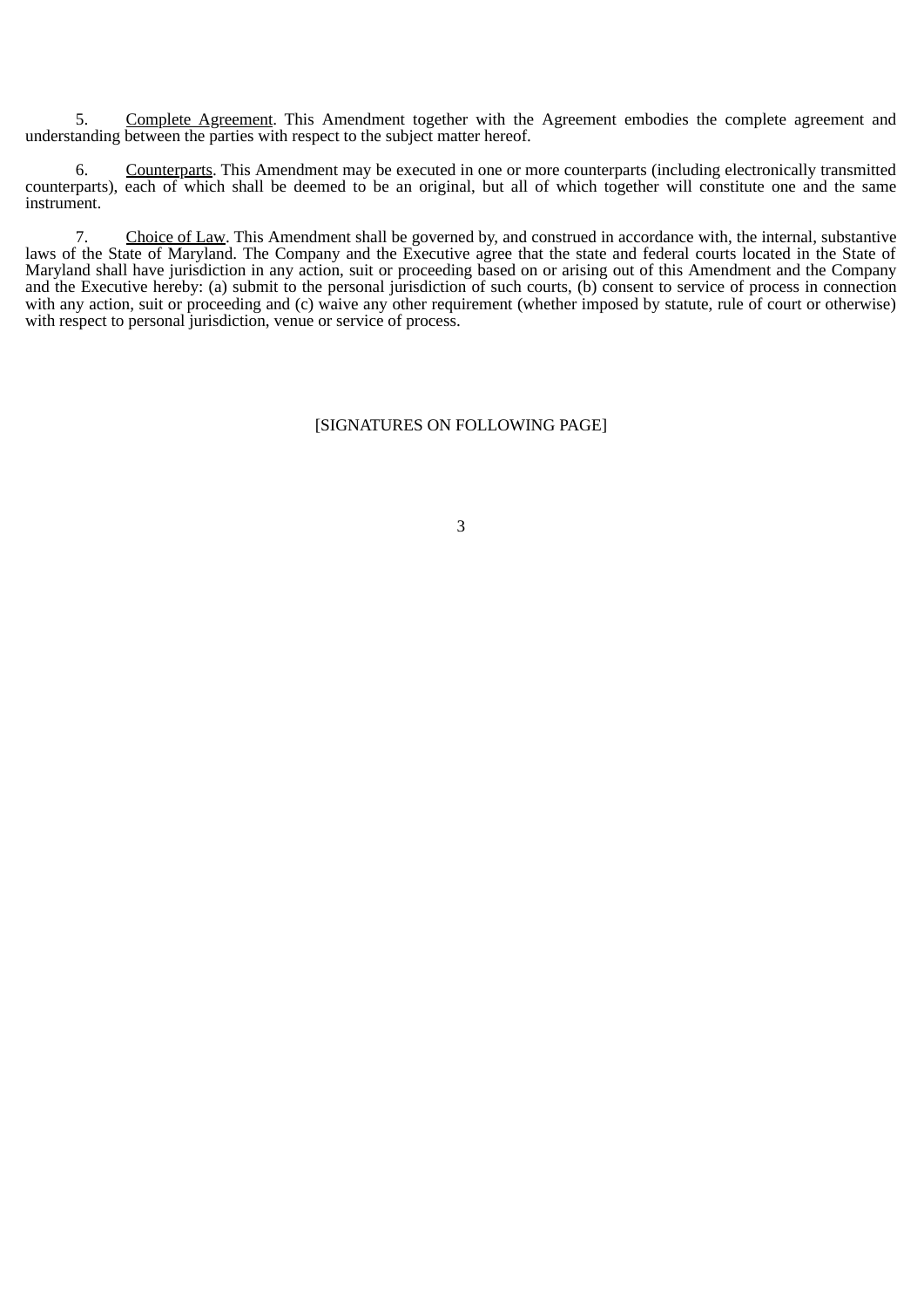IN WITNESS WHEREOF, the parties hereto have executed this Amendment as of the date first written above.

# **AGNC MORTGAGE MANAGEMENT, LLC**

By: /s/ Peter Federico

Name: Peter Federico Title: Executive Officer President and Chief

# **EXECUTIVE**

/s/ Bernice Bell Bernice Bell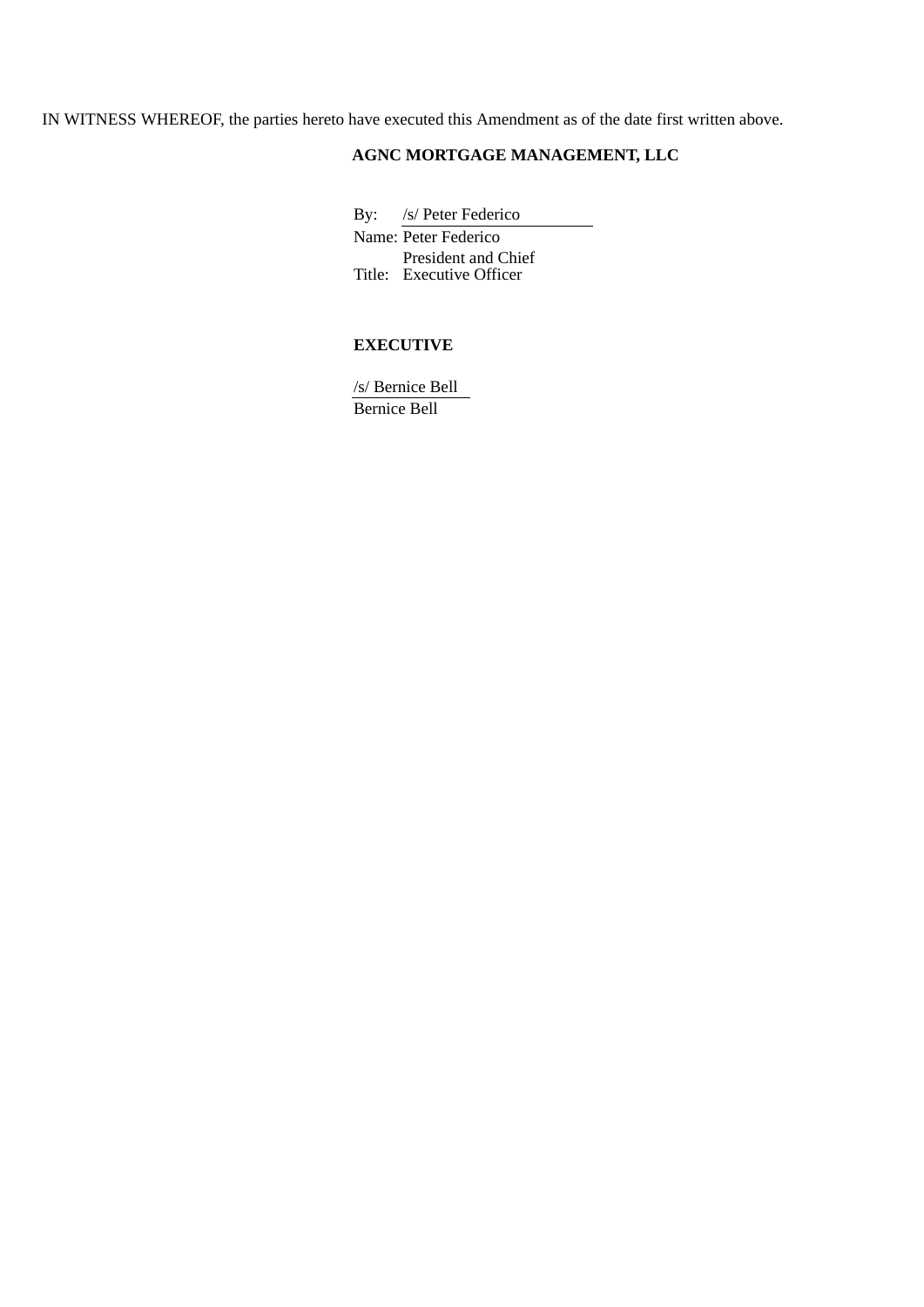#### **FIRST AMENDMENT TO EMPLOYMENT AGREEMENT**

<span id="page-7-0"></span>This First Amendment ("Amendment") to the Amended and Restated Employment Agreement dated January 22, 2021 (the "Agreement") between Kenneth L. Pollack (the "Executive") and AGNC Mortgage Management, LLC, a Delaware limited liability company (the "Company"), is entered into as of January 21, 2022 ("Effective Date").

### **W I T N E S S E T H:**

WHEREAS, the Company and the Executive are parties to the Agreement and wish to enter into this Amendment to revise certain terms and conditions of the Agreement on and after the Effective Date;

WHEREAS, it is in the interests of the Company that the Executive's services continue to be available to the Company; and

WHEREAS, it is a condition to the Executive's continued employment by the Company that the Executive execute and deliver this Amendment, and in order to induce the Executive to continue the Executive's employment, the Company has agreed to provide the Executive with the rights and benefits described more fully herein.

NOW, THEREFORE, in consideration of the mutual covenants, representations, warranties and agreements contained herein, and for other valuable consideration, the receipt and adequacy of which are hereby acknowledged, the parties hereto agree as follows:

1. Paragraph 3(a) of the Agreement is amended and restated in its entirety to read as follows:

(a) During the Employment Period, the Executive shall serve as the Executive Vice President, General Counsel, Chief Compliance Officer and Secretary of the Company. As such, the Executive shall have the responsibilities and authorities customary for persons holding such positions and such other duties as may reasonably be designated to him by the Board.

2. Paragraph 4(b) of the Agreement is amended and restated in its entirety to read as follows:

(b) Annual Cash Bonus. With respect to each calendar year during the Employment Period, the Executive shall be eligible to earn an annual cash bonus. The actual annual bonus will be the product of the target value (the "Target Annual Bonus Amount") and a factor based on the level of achievement of specified performance measures and goals set by the Compensation Committee (with, subject to the Compensation Committee Charter, input from the Chief Executive Officer) for such calendar year (the "Annual Performance Goals"). The factor is expected to be above 1.0 for above plan performance and below 1.0 if performance is below expectations or corporate goals are not fully met. Performance below a defined threshold level may result in no bonus payment for such measure. For the calendar year 2022 bonus to be paid in 2023, and for each calendar year thereafter, the Target Annual Bonus Amount shall be no less than 200% of the Executive's Base Salary. The Compensation Committee (with, subject to the Compensation Committee Charter, input from the Chief Executive Officer), in its reasonable judgment and no later than ninety (90) days after the beginning of each calendar year, shall determine the weightings of each performance measure and the threshold, target and maximum for each performance goal, which in aggregate will comprise the "Corporate Scorecard" for that calendar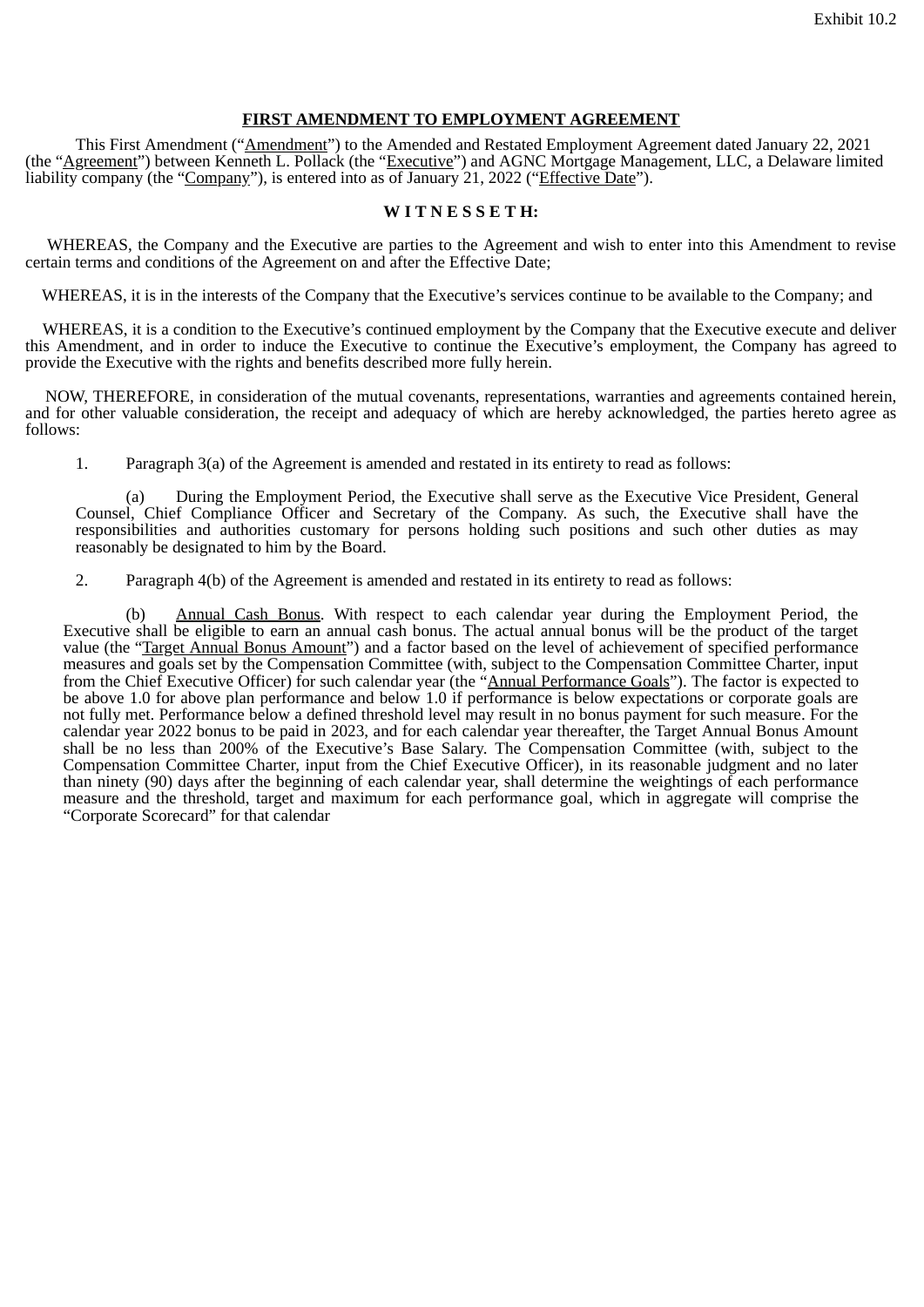year. Executive's Annual Performance Goals may be a combination of the "corporate scorecard" and individual contributions of the Executive, and, the weighting thereof, as well as performance versus this criteria, shall be determined by the Compensation Committee (with, subject to the Compensation Committee Charter, input from the Chief Executive Officer), in its reasonable judgment. To the extent that specified performance measures and goals apply to other executives of the Company, the threshold, target and maximum levels associated with such specified performance measures and goals will apply to the Executive in the same manner as they apply to such other executives. Subject to the provisions of paragraph 6, the Executive must be employed on the date on which the annual cash bonus is paid in order to receive payment of any such annual cash bonus pursuant to this subparagraph 4(b). Any annual cash bonus earned pursuant to this subparagraph 4(b) shall be paid to the Executive by March 15 of the calendar year following the calendar year to which such annual cash bonus relates.

3. Paragraph 4(c) of the Agreement is amended and restated in its entirety to read as follows:

Long-Term Incentive Awards. Beginning in the first quarter of calendar year 2022, and during the first quarter of each calendar year of the Employment Period thereafter, Executive shall be eligible to receive long-term incentive award(s), subject to approval by the Board, as part of the Company's long-term incentive program applicable to other executives (the "Target Annual LTIA"). Beginning in the calendar year 2022 and beyond, such grants shall have an aggregate target fair value equal to no less than 200% of Executive's Base Salary for the corresponding calendar year (initially set at \$1,000,000). Annual grants will be comprised of a combination of 67% "Performance-Based Awards" that shall vest based upon the achievement of certain specified performance metrics (as determined by the Compensation Committee in its reasonable judgment) (the "Performance-Based Metrics") measured over a multi-year performance period with the amount of shares and the associated performance targets specified at or before the grant date of the award, and 33% time-based awards that shall vest based on continued service over a multi-year period. If the Performance-Based Metrics are exceeded (as determined by the Compensation Committee in its reasonable judgment), the Executive may earn up to 200% of the target number of shares underlying the Performance-Based Award. Notwithstanding the foregoing, each Target Annual LTIA shall be subject to approval by the Board and to the terms and conditions of the Equity Plan and the applicable award agreement(s) to be entered into between AGNC and the Executive, which shall be consistent with the terms hereof.

4. Effect on Agreement. Other than as specifically amended herein, the Agreement shall remain in full force and effect.

5. Complete Agreement. This Amendment together with the Agreement embodies the complete agreement and understanding between the parties with respect to the subject matter hereof.

6. Counterparts. This Amendment may be executed in one or more counterparts (including electronically transmitted counterparts), each of which shall be deemed to be an original, but all of which together will constitute one and the same instrument.

7. Choice of Law. This Amendment shall be governed by, and construed in accordance with, the internal, substantive laws of the State of Maryland. The Company and the Executive agree that the state and federal courts located in the State of Maryland shall have

2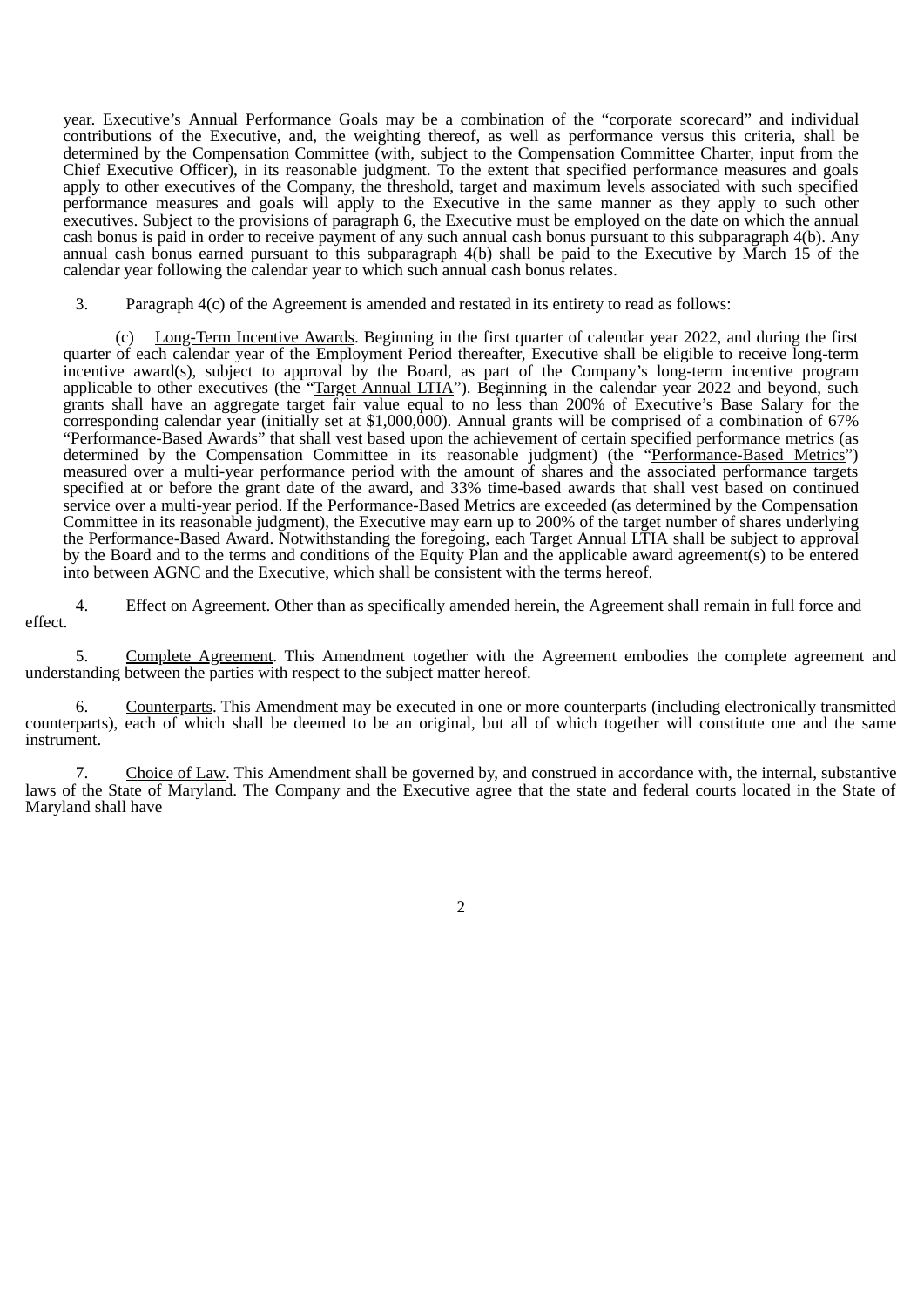jurisdiction in any action, suit or proceeding based on or arising out of this Amendment and the Company and the Executive hereby: (a) submit to the personal jurisdiction of such courts, (b) consent to service of process in connection with any action, suit or proceeding and (c) waive any other requirement (whether imposed by statute, rule of court or otherwise) with respect to personal jurisdiction, venue or service of process.

#### [SIGNATURES ON FOLLOWING PAGE]